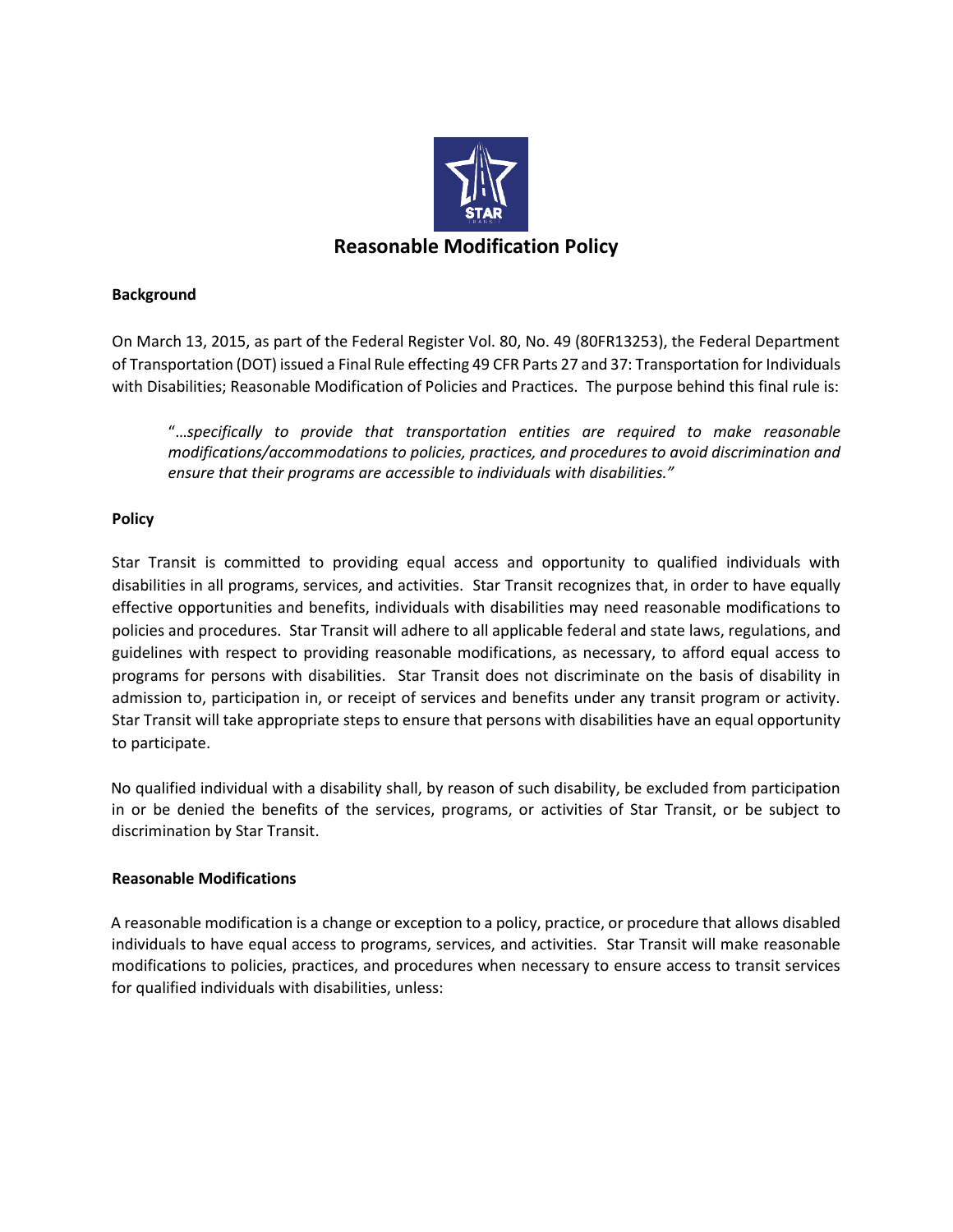- 1. Making the accommodation would fundamentally alter the nature of the public transportation service.
- 2. Making the accommodation would create a direct threat to the health or safety of other passengers.
- 3. The individual with a disability is able to fully use Star Transit's service without the accommodation being made.
- 4. Where granting the request would cause an undue financial and administrative burden.

## **Eligibility Criteria**

An individual is eligible to be considered to receive a reasonable modification if that individual has a physical or mental impairment that substantially limits one or more of the major life activities of such individual, a record of such impairment, or been regarded as having such impairment.

#### **Requests for Reasonable Modifications**

Star Transit provides information about how to make requests for reasonable modifications readily available to the public through its website and rider policy guidelines. Star Transit will follow these procedures when taking requests:

- 1. Individuals requesting modifications shall describe what they need in order to use the service.
- 2. Individuals requesting modifications are not required to use the term ''reasonable modification'' when making a request. Personnel at Star Transit will determine if the request represents a reasonable modification and proceed in accommodating the request accordingly.
- 3. Whenever feasible, Star Transit requests that individuals make such requests for modifications at the time of the trip reservation before Star Transit is expected to provide the modified service.
- 4. Where a request for modification cannot practicably be made and determined in advance (*e.g.*, because of a condition or barrier at the destination of which the individual with a disability was unaware until arriving), operating personnel shall make a determination of whether the modification should be provided at the time of the request. Operating personnel will consult with Star Transit management before making a determination to grant or deny the request.

Requests for accommodation may be submitted in any written format (i.e. letter, email). Alternative means of filing a request, such as personal interviews, phone calls, or taped requests, will be made available for persons with disabilities if unable to communicate their request in writing or upon request. The reasonable accommodation process begins as soon as the request for accommodation is made.

## **Interactive Process**

When a request for accommodation is made, Star Transit will make every effort to engage in a good faith interactive process with the individual requesting an accommodation to determine what, if any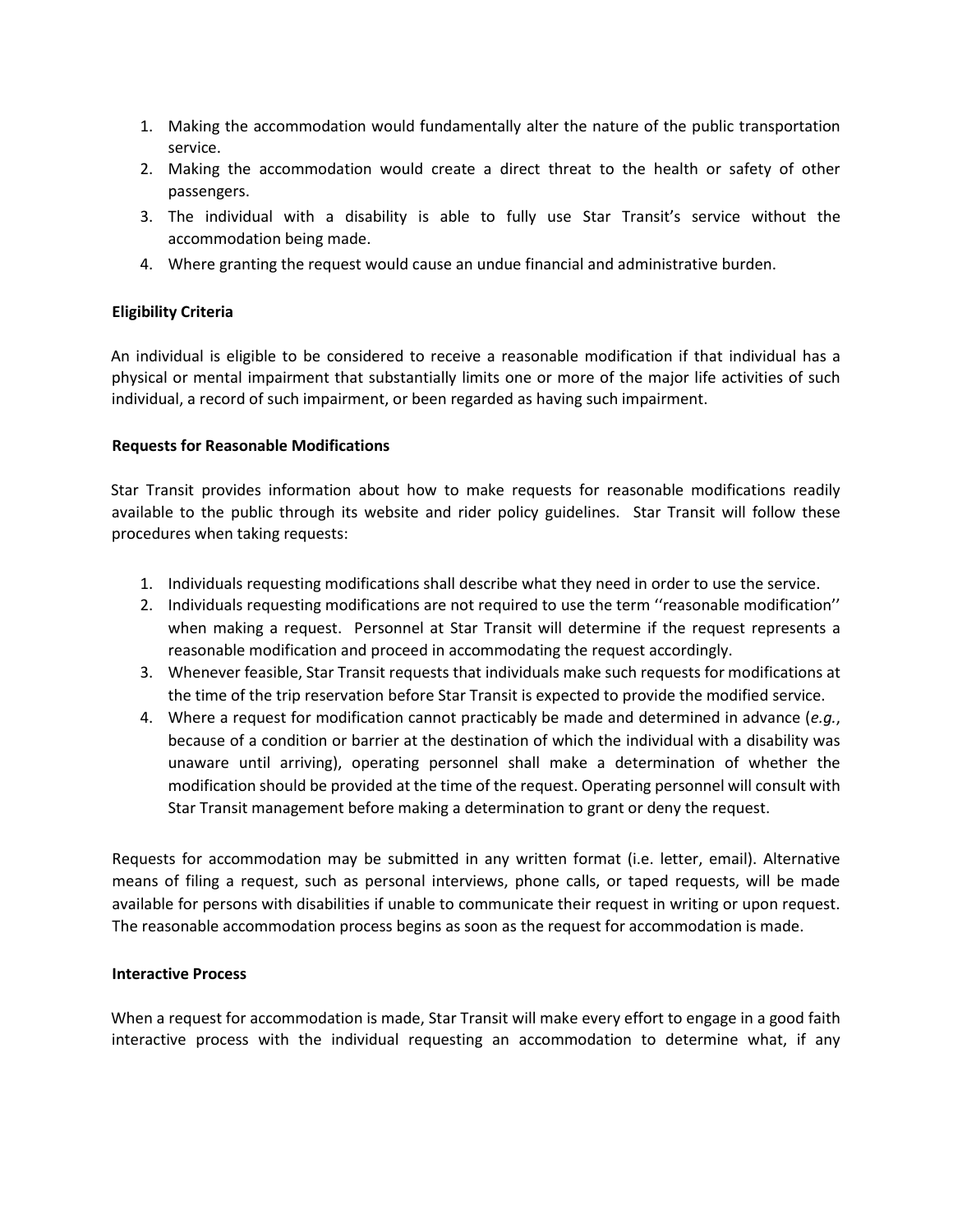accommodation shall be provided. Communication will be a priority throughout the entire process. That communication will include information about the request, the process for determining whether an accommodation will be provided, and the potential accommodations.

## **Time Frame for Processing Requests and Providing Reasonable Modification**

Star Transit will process requests for reasonable accommodation and then provide accommodations, where appropriate, in as short a time frame as reasonably possible. Star Transit recognizes, however, the time necessary to process a request will depend on the nature of the accommodation(s) requested and whether it is necessary to obtain supporting information.

## **Granting a Reasonable Modification Request**

As soon as Star Transit determines a reasonable accommodation will be provided, that decision shall be immediately communicated to the individual. This notice must be in writing in order to maintain the required information for reporting purposes. Upon request, alternative means of response will be provided in addition to the written response.

In choosing among alternatives for meeting nondiscrimination and accessibility requirements with respect to new, altered, or existing facilities, or designated or specified transportation services, Star Transit shall give priority to those methods that offer services, programs, and activities to qualified individuals with disabilities in the most integrated setting appropriate to the needs of individuals with disabilities.

## **Denying a Reasonable Modification Request**

As soon as Star Transit determines a request for reasonable accommodation will be denied, Star Transit will communicate the basis for the decision in writing to the individual requesting the modification. The explanation for the denial will clearly state:

- 1. Specific reasons for the denial;
- 2. Any alternative accommodation that may create the same access to transit services as requested by the individual; and
- 3. The opportunity to file a complaint relative to the Star Transit's decision on the request.

## **Complaint Process**

Any person who believes she or he has been discriminated against in obtaining a reasonable modification may file a formal complaint. Star Transit has a process for recording, investigating, and tracking complaints from qualified individuals. Complaints are taken by the St. Tammany Parish Department of Grants via telephone at (985) 809-2989. In addition, individuals can file a complaint via email to startranist@stpgov.org. Alternative means of filing complaints, such as personal interviews or taped